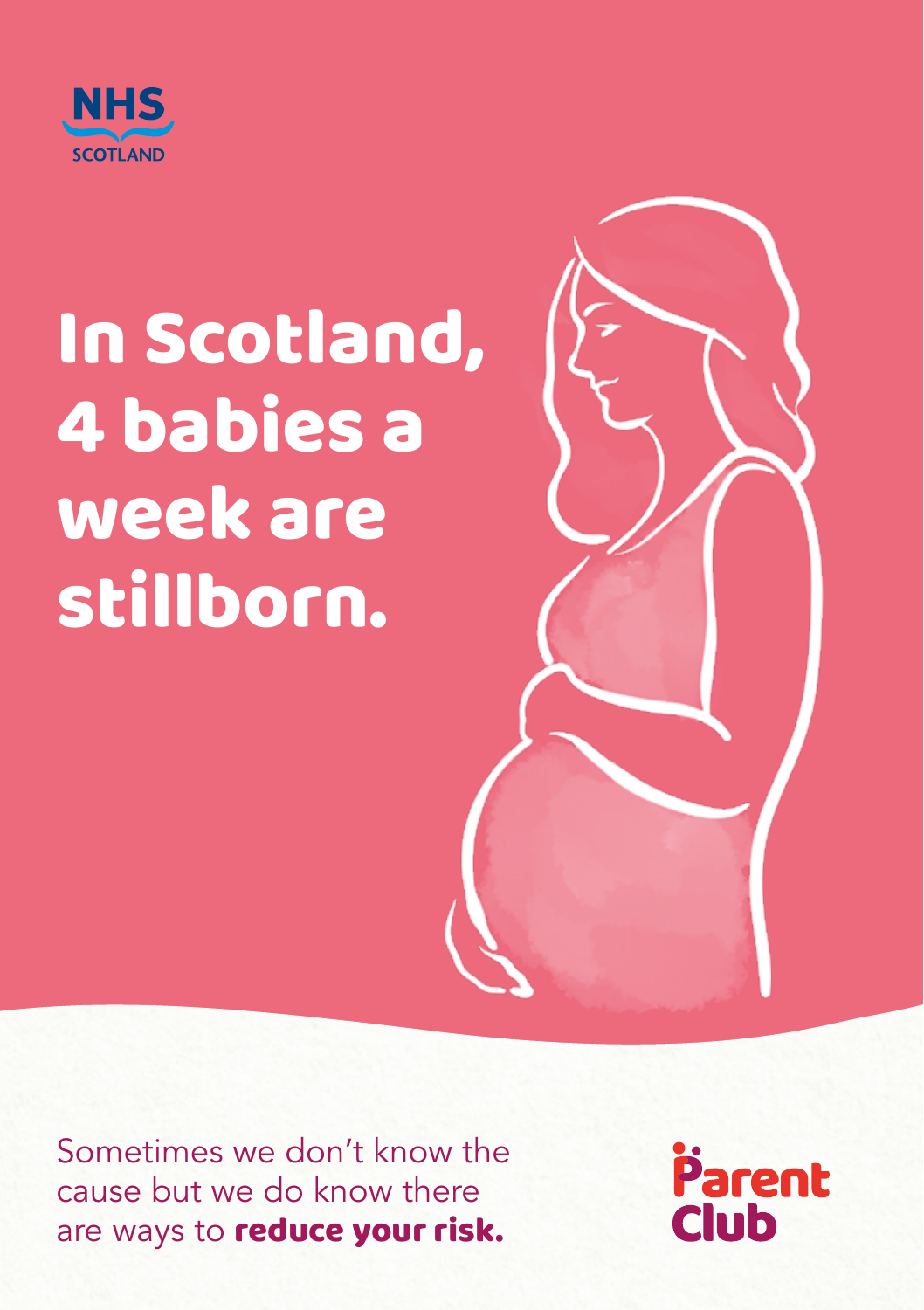## What is stillbirth?

When a baby dies after 24 weeks of pregnancy, before or during birth, it is known as a stillbirth. Sadly, 4 babies a week are stillborn in Scotland and it's truly devastating for any family to go through.

Sometimes we don't know the cause, but we do know that there are things you can do to reduce your risk of stillbirth.

### $\widehat{L^{2}z}$  Going to sleep on your side.

From 24 weeks of pregnancy, it's safer to go to sleep on your side because when you sleep on your back, the combined weight of your baby and womb puts pressure on other organs in your body.

This pressure can affect the blood flow to your placenta which affects the flow of oxygen to the baby. However, don't worry if you wake up on your back, just go back to lying on your side.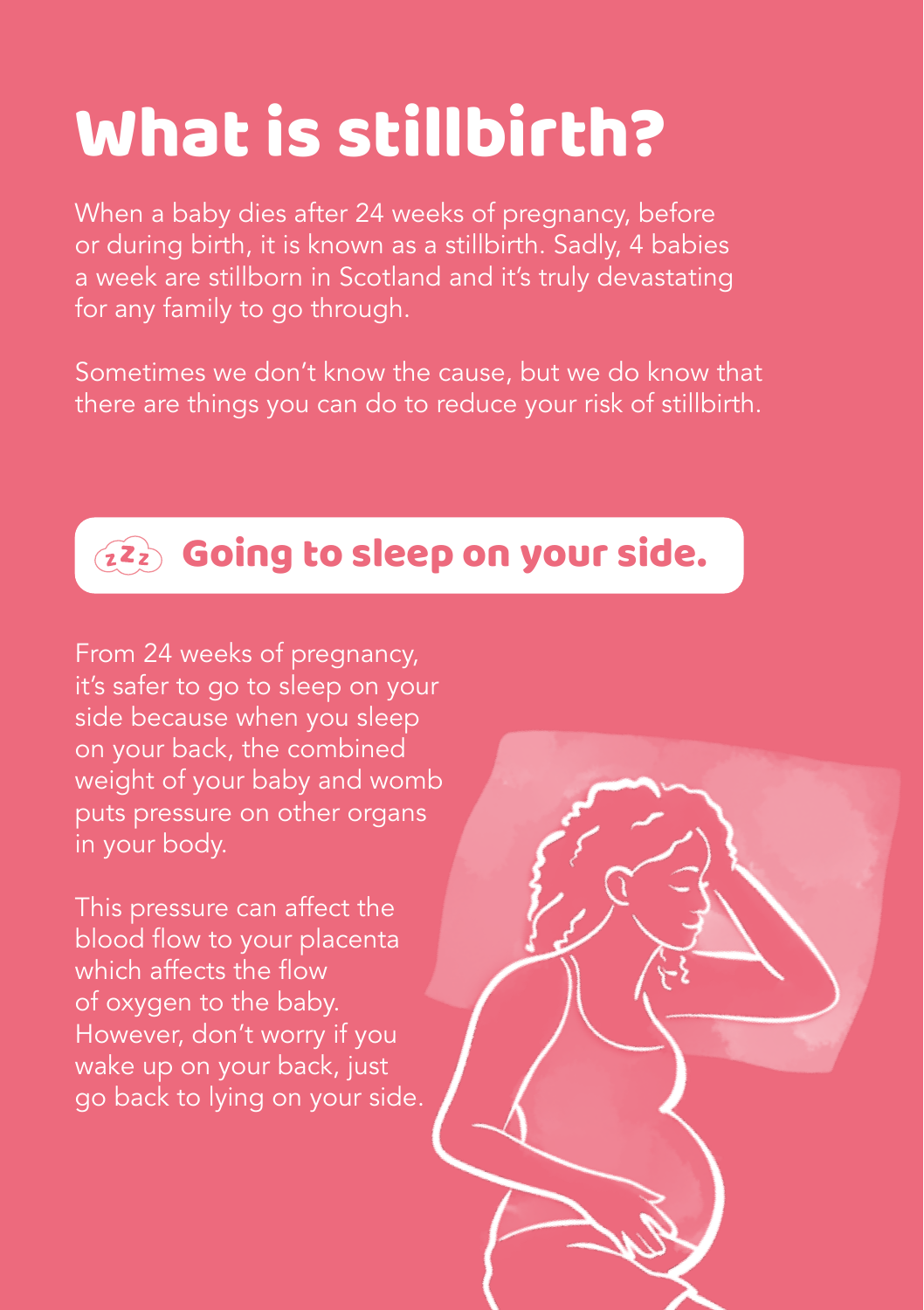

#### Not smoking.

Smoking while pregnant reduces the flow of oxygen to your baby, which increases the risk of stillbirth. By not smoking, you're giving you and your baby the best start. It can be tough to stop but there is support available at **parentclub.scot.** 



### Monitoring your baby's movements.

If your baby's movements change, it could be their way of telling you that something is wrong. You should always follow your instincts and not wait to tell someone. You'll not be wasting anyone's time. So, if your baby's movements slow down or stop, please contact your midwife or maternity unit **straight away** using the emergency contact information given to you.